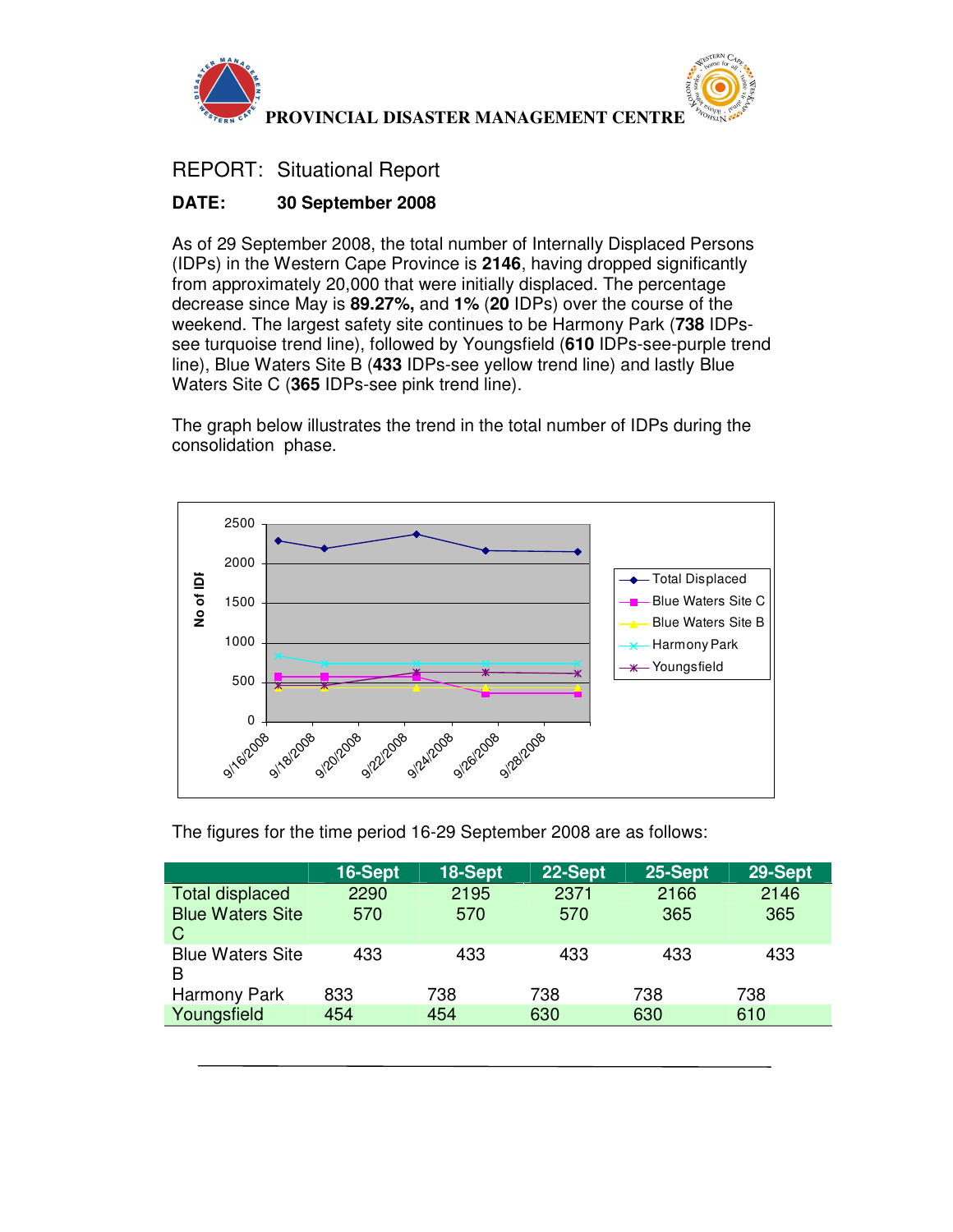



### 1. Humanitarian assistance

It was brought to the attention of the JOC meeting that additional ablution facilities are being erected at Blue Waters Site B. The problems with the kitchens at the same site are currently posing great challenges, but are being attended to. Cleaners continue to clean the sites on a daily basis. The Somalian IDPs continue to cut off electricity supplies for other IDPs at the sites. This too is being attended to. The acknowledgement of privacy in the tents has been addressed, with the allocation of partitions which will be utilized in the United Nations (UN) tents. Overall, the condition of the site is satisfactory.

Security remains a concern at all the safety sites. Specific reference was made to Youngsfield where there have been reports of non-residents jumping over fences and entering the sites without access cards.

2. Access cards

Access card processes will be finalized today (30 September 2008)

3. Relocation process

According to the community development workers (CDW's), and the facilitation team, the update of the registration kicked off slowly due to hesitation from the IDPS, largely due to the fact that some site managers had not alerted the IDPs of the processes that were to take place. However, the notification of the impending closure of the sites galvanized large numbers of IDPs to participate in the registration processes. A total of 350 IDPs were registered at Harmony Park, 240 at Youngsfield, and 27 at Blue Waters Site B. The team will revisit all the sites for final registration. The decisions issued from the Department of Home Affairs (DOHA), more specifically the negative outcomes, resulted in disincentives and levels of negativity among the IDPs which in some way affected the processes.

UNICEF is to decide when the roll-out of the assistance will take place. UNICEF has appointed their service provider, as well as the Cape Town Refugee Centre (CTRC), meaning that all payment procedures are in place. The United Nations High Commissioner for Refugees (UNHCR) will be providing assistance for refugees who are following processes of appeal.

The Chair (Dr H Fast) called for all decisions, as well as pertinent information to be included in this week's pamphlet, which will be distributed to the IDPs.

4. Status determination process

The DOHA will complete their status determination processes by Friday 3 October 2008. The DOHA will provide statistics and report back to the JOC on Friday 3 October 2008.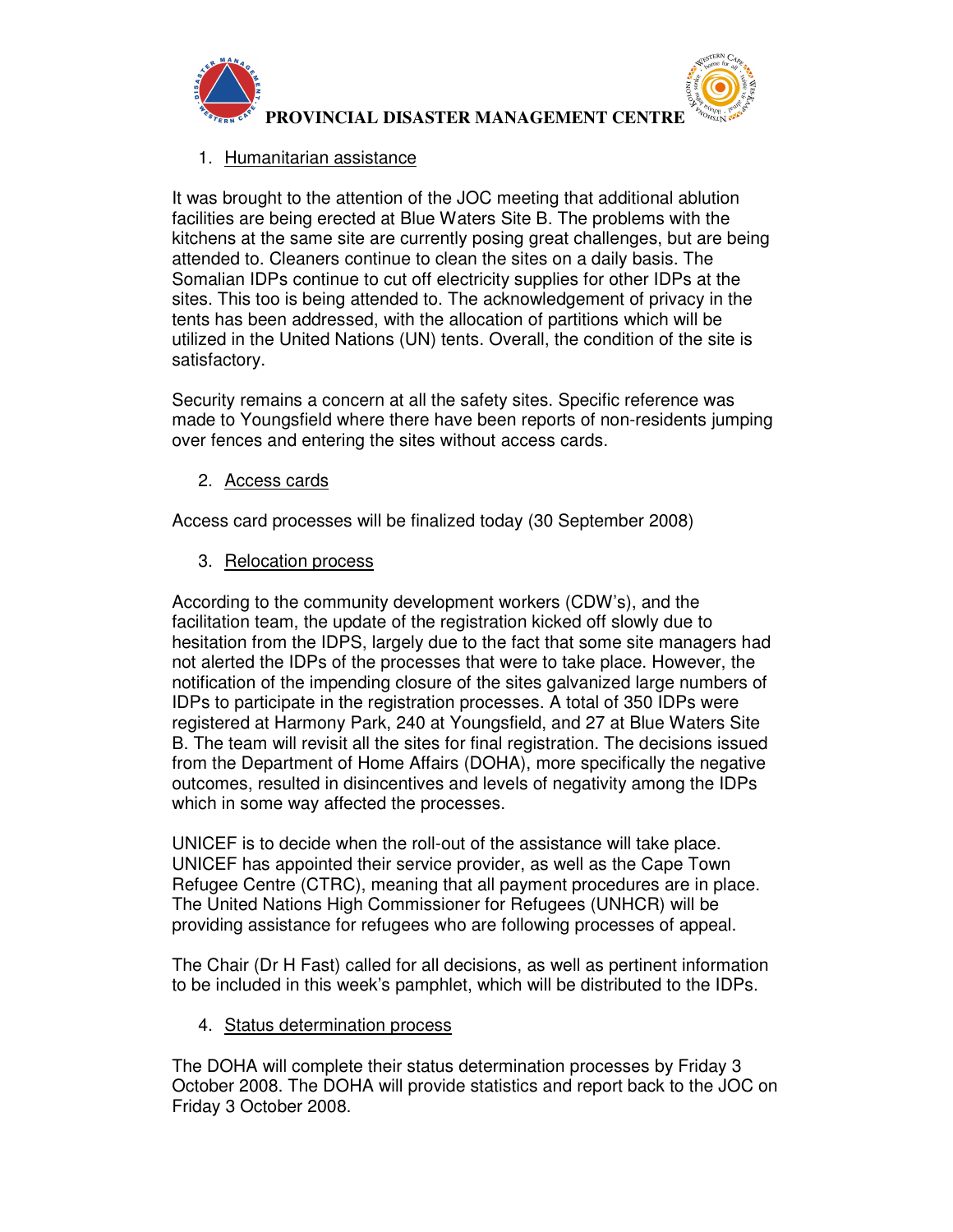



**PROVINCIAL DISASTER MANAGEMENT CENTRE**

The JOC engaged the possible avenues of appeal processes that IDPs could utilize should they wish to. The DOHA reported that at this point, a political decision from National is expected in this regard, with specifics being divulged especially with regards to the context of the 6 months exemption. The Chair appealed for all quiries involving status determination processes to be forwarded to the DOHA as it is their mandate which they have sole jurisdiction over.

The UNHCR forwarded an enquiry regarding the 10 tents that they had provided for status determination processes to take place. The DOHA confirmed that they are aware of the tents. Further information regarding the tents will be provided.

#### 5. Repatriation process

It was reported that repatriation processes will be completed today (30 September 2008). The statistics indicate that a large number of the cases involved Somalian IDPs who wish to utilize the repatriation option, which is a complex state of affairs, given the political climate in Somalia. Fifteen (15) Burundians have been repatriated over the course of the past few days, with an additional thirty (30) awaiting responses in the form of documentation from the Burundian embassy. There have been reports of some IDPs changing their minds and opting out of repatriation even though their airline tickets have already been purchased. Furthermore, some IDPs have been taking excessive luggage (for example large televisions) to the airports and have as in the cited incident, been forced to leave the items behind due to lack of finances. The Chair welcome the report back in terms of the repatriation processes that have unfolded thus far, and requested a thorough break down of all cases of repatriation to date.

#### 6. Communication plan

During the course of the past weekend, there has been significant media coverage-largely negative, which although is not directed to the government and the relief agencies, has implications on the work done thus far. Specifically, the articles in the Mail and Gaurdian, as well as the Cape Argus. The contents of the former are largely sensationalized and indicate a level of ignorance of the actual conditions of the site, and hence makes unfounded allegations. The facilitation team has been tasked to contact the Mail and Gaurdian to seek space in the next edition to respond to the article. Furthermore, a response needs to be drafted for local as well as other national newspapers. The Head of the Provincial Disaster Management Centre (PDMC) is to draft the article.

Members of the JOC reiterated the need to highlight the positive achievements made thus far, as well as outline the upcoming processes. Particular request was made for government officials to abstain from briefing the media on government undertakings, as only the Head of the PDMC has the authority to do so. The City of Cape Town is currently managing the situation of the official involved in the article in the Mail and Gaurdian publication.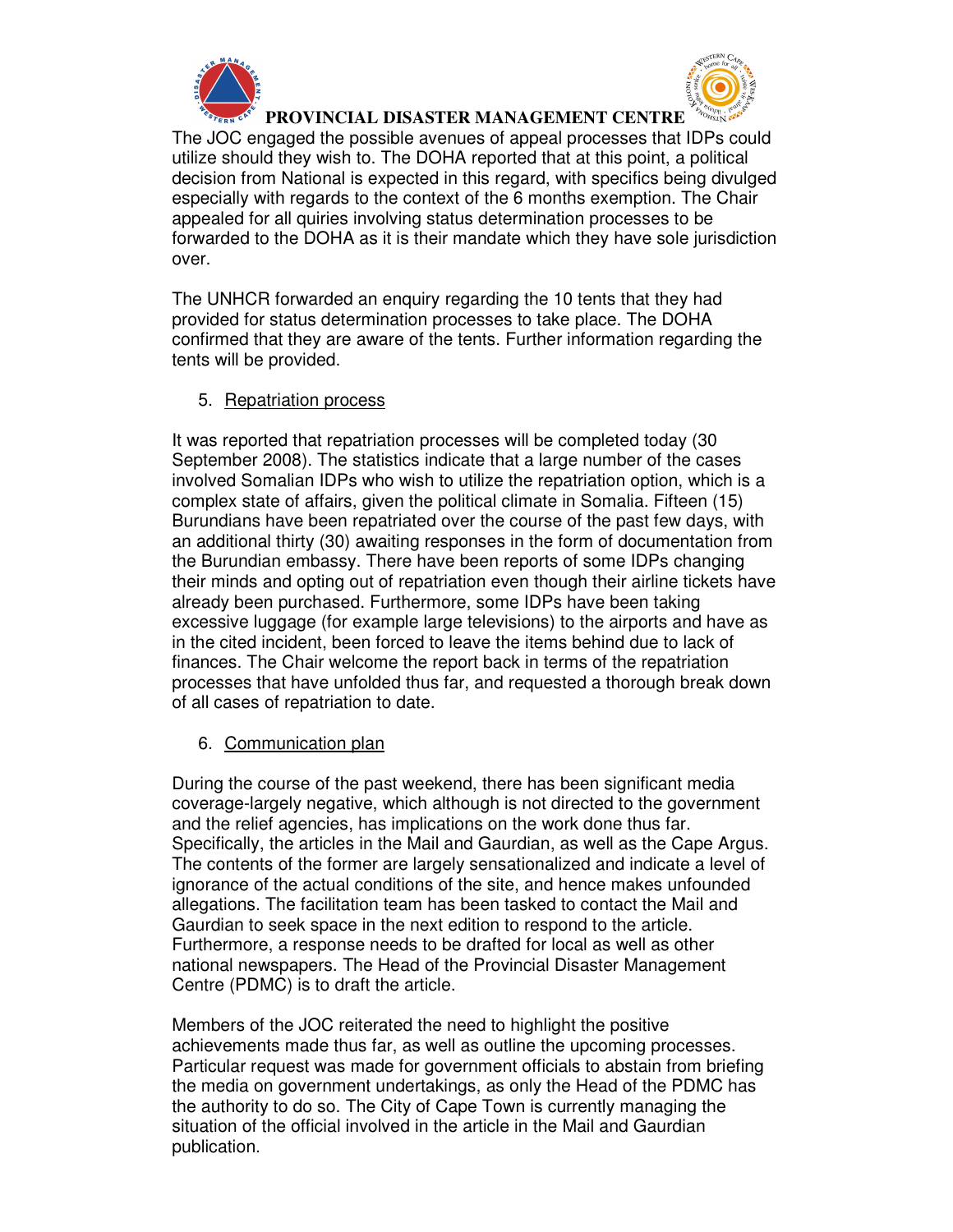

Week 29 September – 5 October 2008

|    | <b>Monday Tuesday</b>                                                                 | Wednesday | <b>Thursda</b><br>y | <b>Friday</b>                                                   | <b>Saturday</b> | <b>Sunday</b> |  |
|----|---------------------------------------------------------------------------------------|-----------|---------------------|-----------------------------------------------------------------|-----------------|---------------|--|
| 29 | 30<br><b>BW: Old</b><br><b>TAC</b><br>offices,<br>MB (31)<br>BW:<br>Chrysalis<br>(14) | 1         | $\overline{2}$      | 3                                                               | $\overline{4}$  | 5             |  |
|    | DoCS:<br><b>JRLC</b><br>meeting<br>(BW)<br>3pax<br>from HP<br>3pax<br>from YF         |           |                     | DoCS:<br>Transport<br>to<br>ProvJOC<br>for<br>2xJRLC<br>leaders |                 |               |  |

# Week: 6 – 12 October 2008

| <b>Monday</b> | <b>Tuesday</b>                                                                | Wednesday                 | <b>Thursday</b>           | <b>Friday</b>                                                                                                                           | <b>Saturday</b>            | <b>Sunday</b> |
|---------------|-------------------------------------------------------------------------------|---------------------------|---------------------------|-----------------------------------------------------------------------------------------------------------------------------------------|----------------------------|---------------|
| 6             | $\overline{7}$                                                                | 8<br>HP:<br>reintegration | 9<br>HP:<br>reintegration | 10<br>$HP \rightarrow BW$<br>(repatriation)<br><b>HP</b><br>deregistered<br>as a safety<br>site. All<br>services to<br>be<br>withdrawn. | 11<br>BW:<br>reintegration | 12            |
|               | DoCS:<br><b>JRLC</b><br>meeting<br>(HP)<br>4pax<br>from BW<br>3pax<br>from YF |                           |                           | DoCS:<br><b>Transport to</b><br>ProvJOC for<br>2xJRLC<br>leaders                                                                        |                            |               |